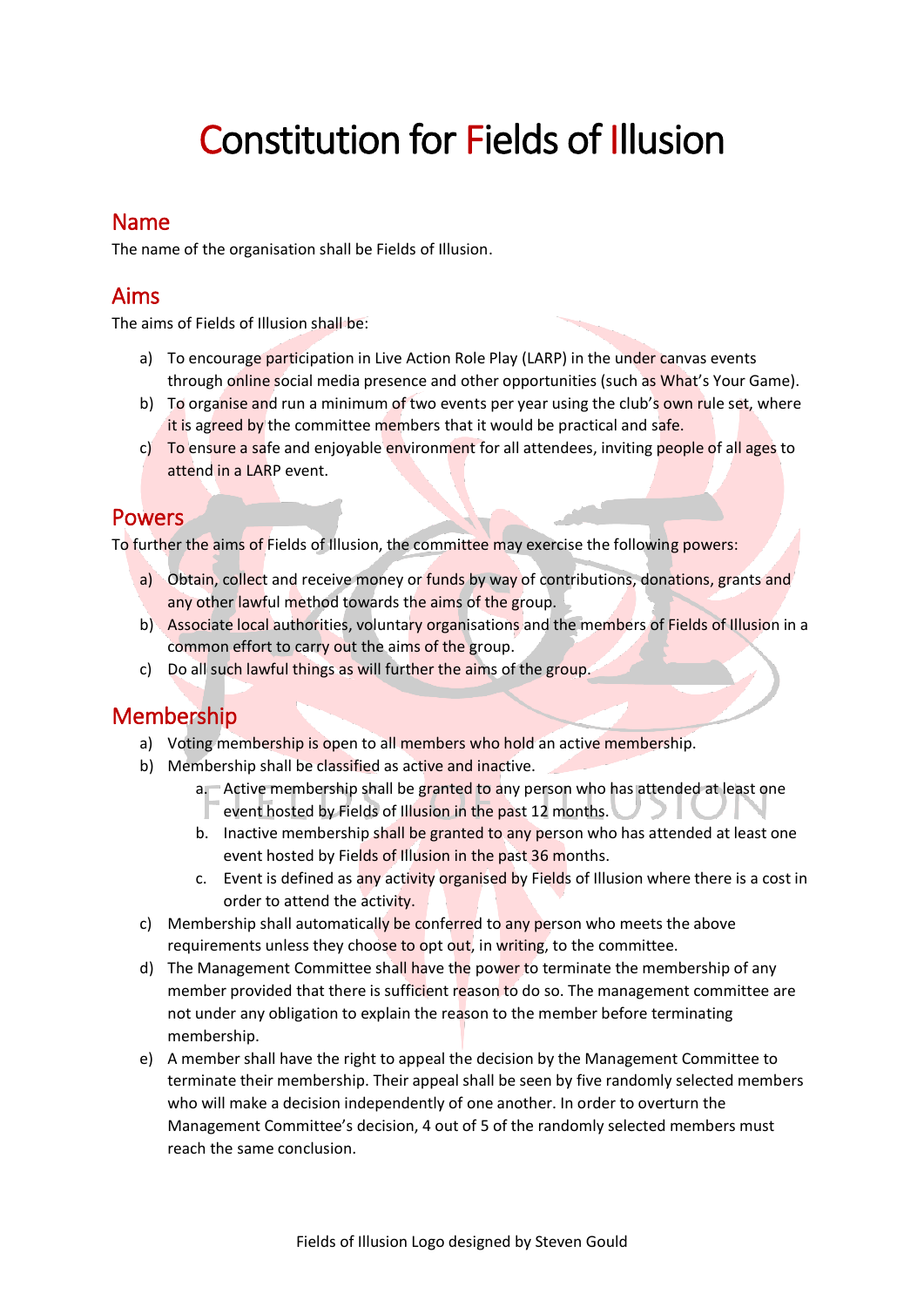- f) Active Membership shall confer the following rights:
	- a. May discuss and vote upon matters that arise during an Annual General Meeting or an Extraordinary General Meeting.
	- b. May use club owned equipment during activities run by Fields of Illusion with agreement from the organising team.
	- c. May add items to agenda's for discussion at committee meetings or annual general meetings.
- g) Inactive Membership shall confer the following rights:
	- a. May discuss matters that arise during an Annual General Meeting
- h) Membership is included in the price of an event ticket, which shall be paid for before participation in the event occurs. Ticket prices shall be set at an AGM by the committee and is not a subject that is voted upon.

# Management

- a) A Management Committee elected annually at the Annual General Meeting (AGM) shall manage the group.
	- a. The term of the management committee shall be one year, with the exception of the head referee whose term shall be three years.
- b) The Management Committee shall meet as necessary and not less than four time in a year.
- c) The Management Committee shall consist of 7 members, all of whom shall be nominated officers.
- d) The Management Committee may choose to co-opt members onto the committee in order to fill positions that may become vacant during a term, or those which have not been filled during the AGM.
- e) The officer's roles are as follows:
	- a. Chair, who shall chair both the general and annual meetings.
	- b. Vice-Chair, who shall assist the chair and stand in for the secretary should they not be present.
	- c. Secretary, who shall be responsible for collecting agenda items from members and officers, writing agendas for both the general and annual meetings, taking of the minutes and distributing all papers.
	- d. Treasurer, who shall be responsible for maintaining all accounts, keeping a record of members.
	- e. Site and Safety, who shall be responsible for the maintenance and upkeep of the event site, all health and safety documentation and any health and safety concerns that arise during the event.
	- f. Publicity, who shall be responsible for the maintenance and upkeep of the website, creation of any publicity material, ensuring a positive view of the club on social media and other platforms, and organising members to attend other events that will promote Fields of Illusion.
	- g. Head Referee, who shall be responsible for the writing and running of all events and managing disputes that arise during events that are related to gameplay.
- f) The Publicity Officer and Head Referee and may appoint any number of members to assist them in their respective roles. These appointed members shall not be considered part of the committee but are expected to maintain a professional attitude when representing, or acting in their roles.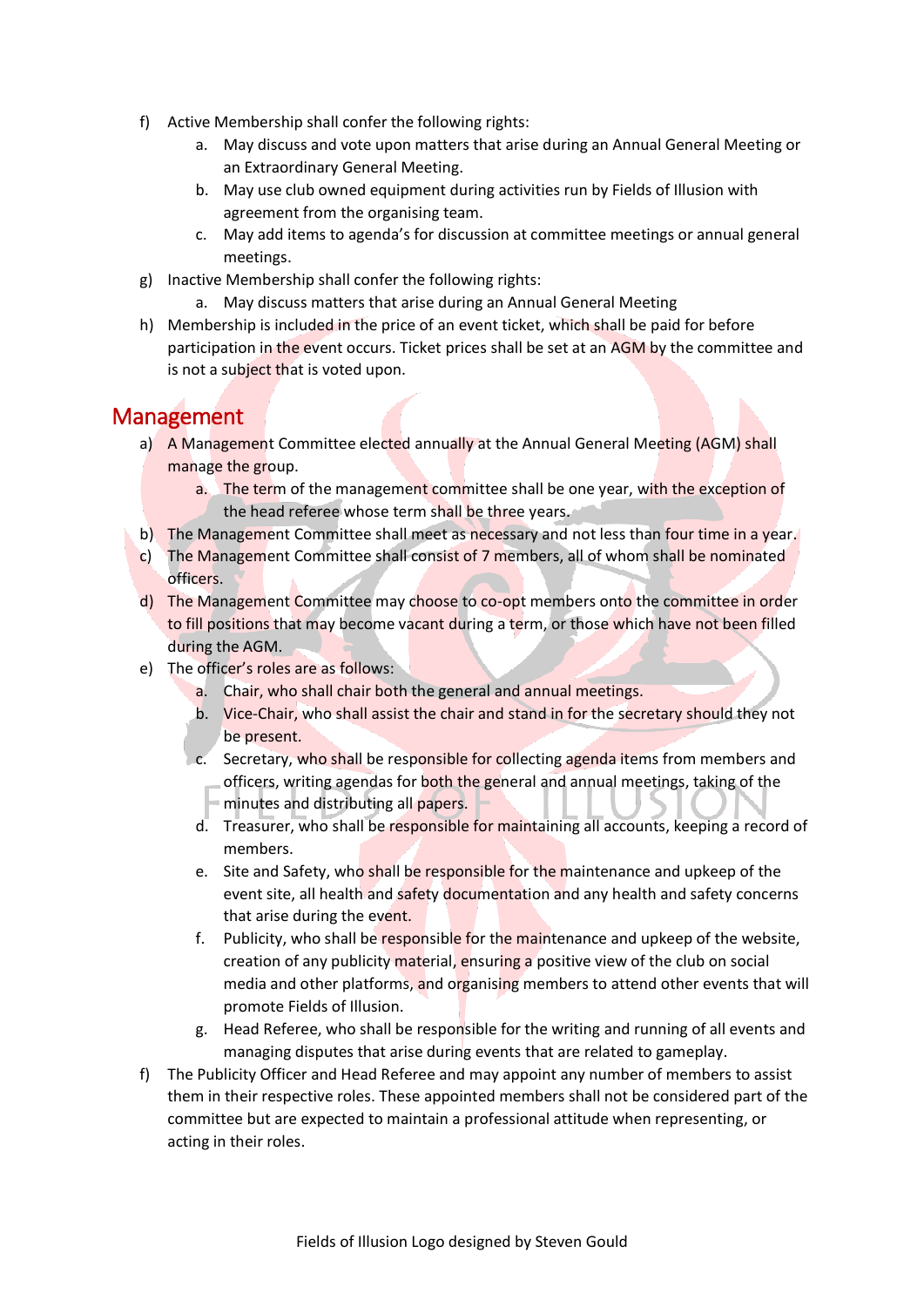- g) Any member of the Management Committee who has not attended a meeting without apology for three months will be contacted by the committee and asked if they wish to resign.
- h) The committee meetings will not be open to members unless specifically invited by at least 2 members of the committee. Invited members may speak during meetings but may not vote.
- i) In order to stand for a committee position, a member must have held active membership for no less than two concurrent years.

## **Meetings**

#### Annual General Meetings

- a) An AGM will be held within fifteen months of the previous AGM.
- b) All members shall be given at least 21 days notice of such a meeting, and notice may be by telephone, email, post or social media. The Committee shall take every step reasonable to ensure that all members are contacted.
- c) Nominations for the committee may be made to the secretary via writing and must be made at least 14 days before the date of the AGM.
- d) The quorum for the AGM will be 10% of the membership or 10 members, whichever is the greater number.
- e) At the AGM:
	- a. The Committee will present a report of the work they have done over the previous year.
	- b. The Committee will present accounts of Fields of Illusion for the previous year.
	- c. The officers will be elected for the next year.
	- d. Any proposals given to the secretary at least 14 days before the AGM will be discussed.

#### Extraordinary General Meetings

- a) The secretary will call an Extraordinary General Meeting (EGM) at the request of the majority of the committee, or no less than one quarter of the membership giving a written request to the Chair or Secretary stating their reason for the request.
- b) The quorum for the EGM will be 25% of the membership or 20 members, whichever is the greater number.
- c) The meeting shall take place within 21 days of the request where possible, and at least no longer than 2 months after the request.
- d) All members will be given 14 days notice of such a meeting, giving the venue, date, time and agenda, and notice may be by telephone, email, post or social media. The Committee shall take every step reasonable to ensure that all members are contacted.

#### Committee Meetings

- a) Committee meetings may be called by the Chair, Vice-Chair or Secretary. Committee members must receive notice of meetings at least 7 days in advance.
- b) The quorum for Committee meetings is four committee members and at least:
	- a. Chair and Secretary; or,
	- b. Chair and Vice-Chair; or,
	- c. Vice-Chair and Secretary.